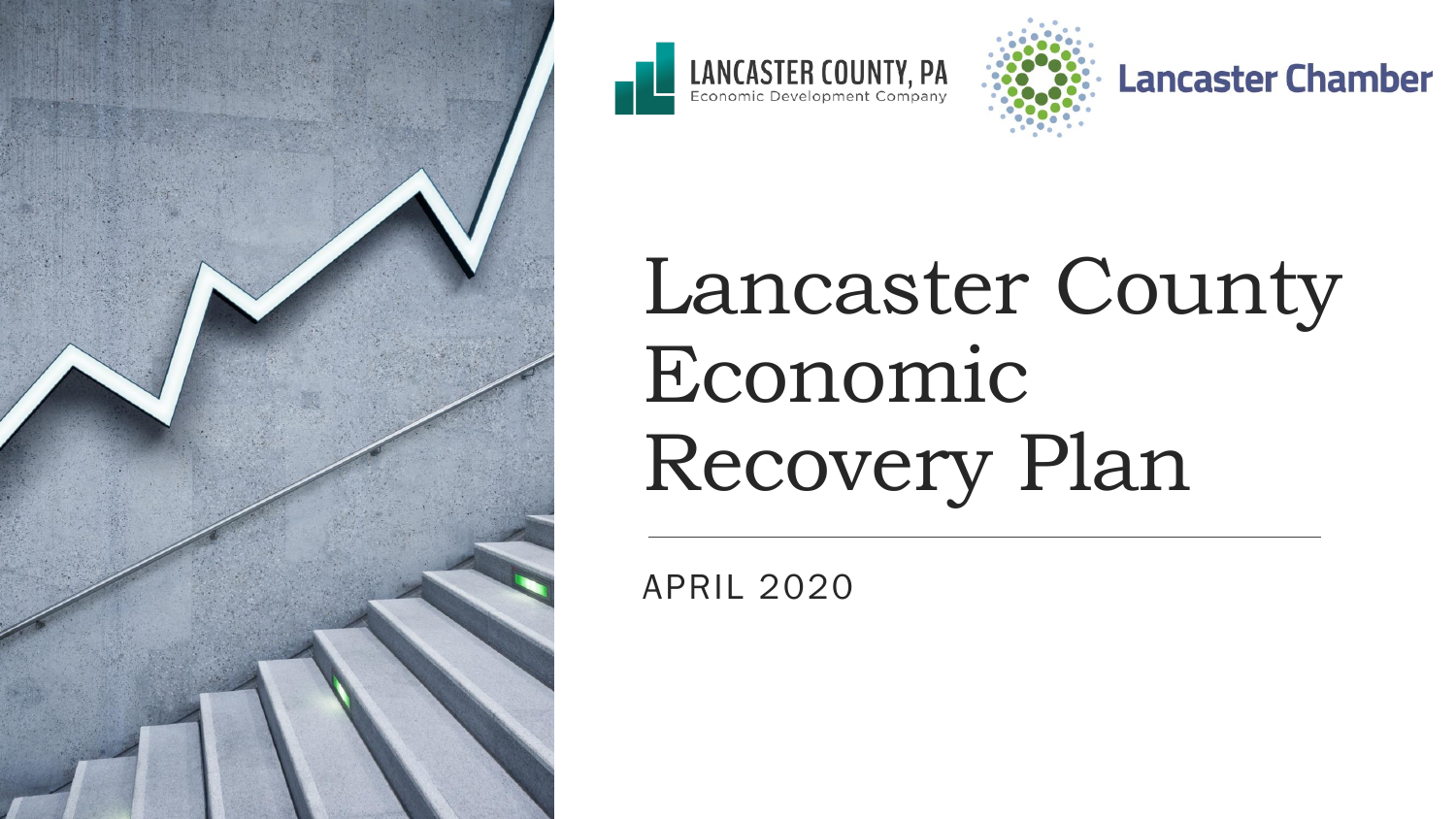*"Persistence and resilience only come from having been given the chance to work through difficult problems."*

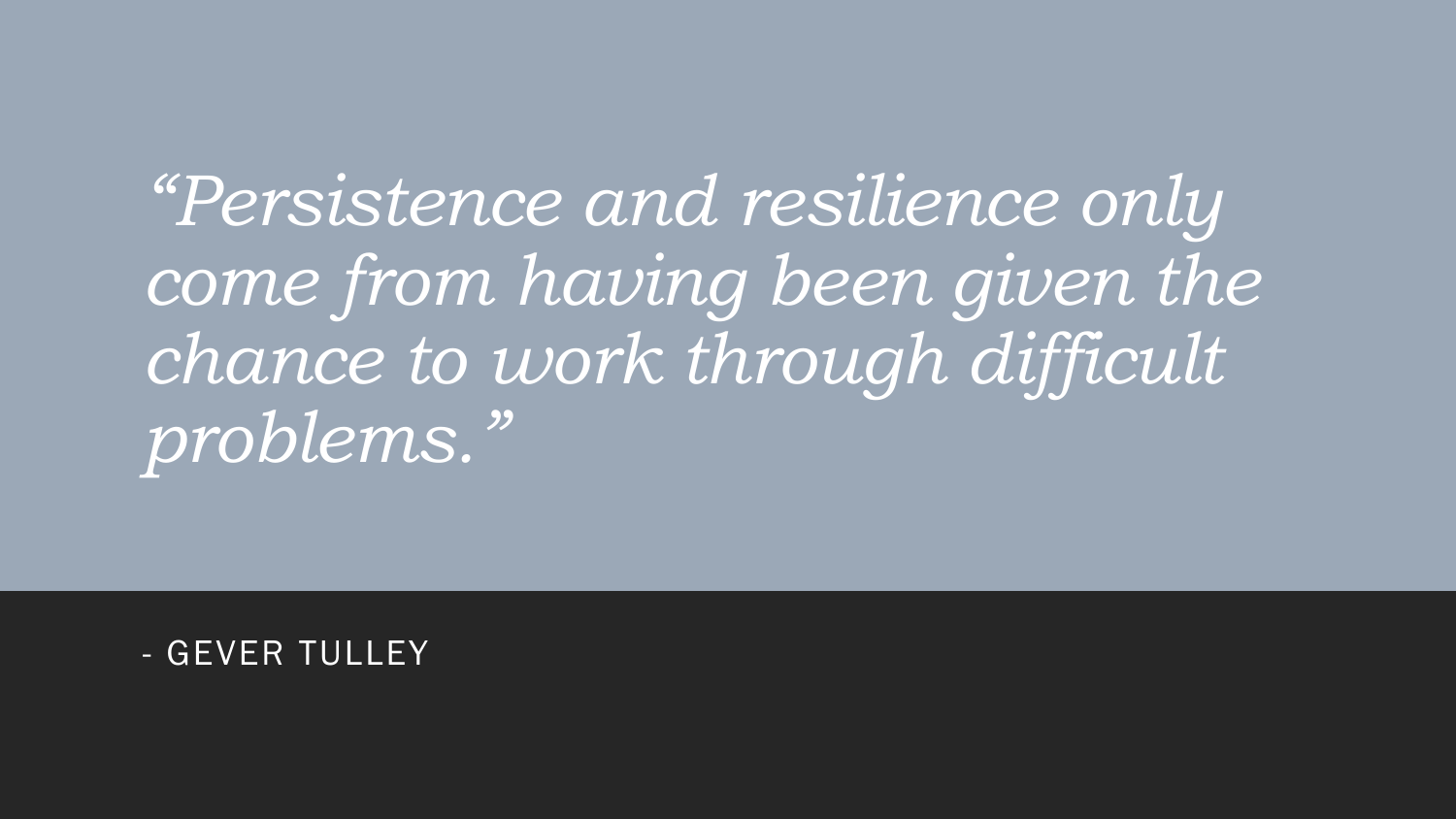### Key Phases to Economic Recovery

DOING TODAY

Phase 1: Navigating the Public Health Need + Stop-Gap Economic Relief

PLAN TODAY BE READY

Phase 2: Preparing to Re-Open/ Transition (need to plan today and be ready to implement)



Phase 3: Recovery/ "New Normal" (need to start planning today and recognize its fluidity)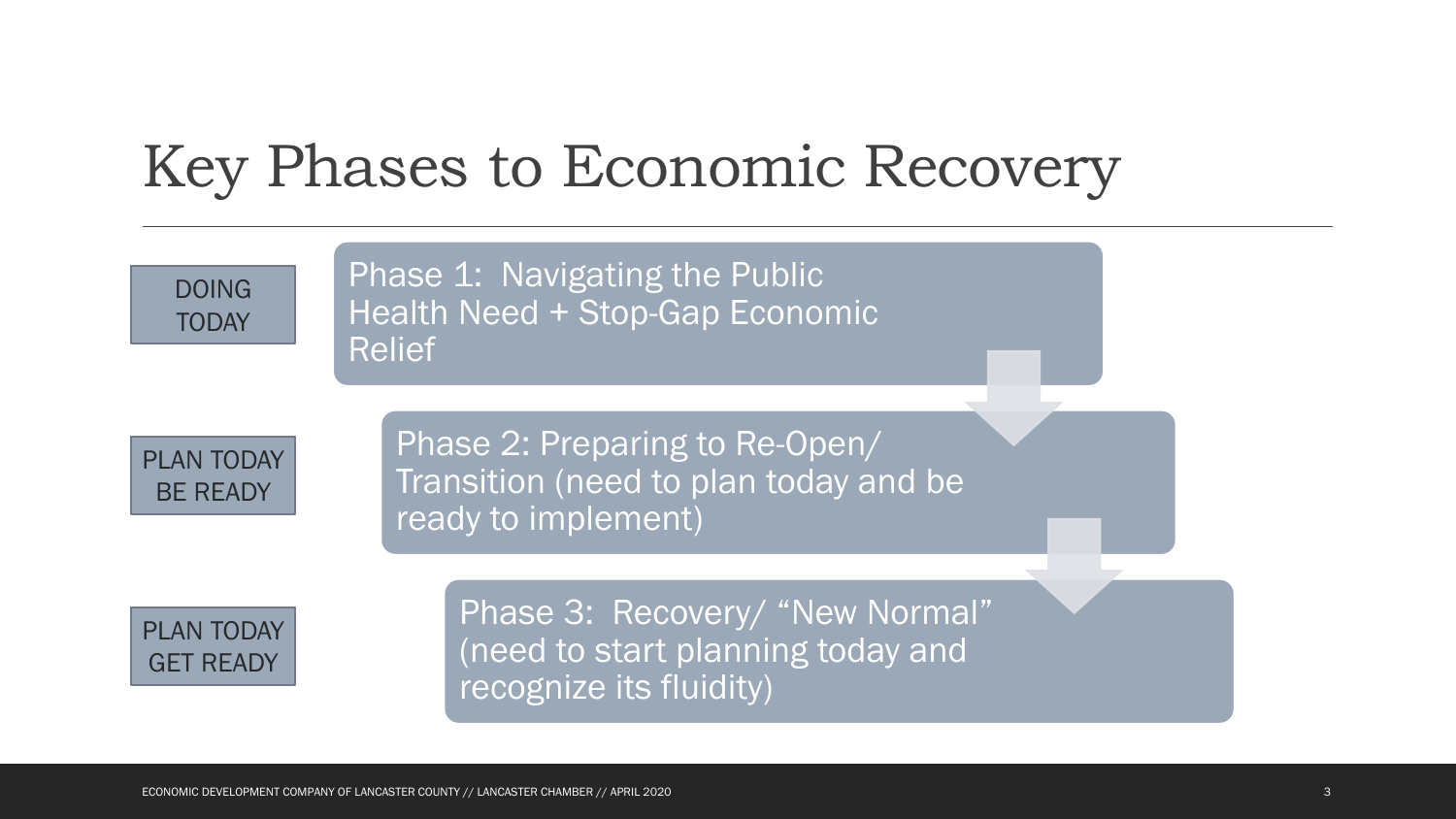### Guiding Principles to Economic Recovery

Leadership is required. Everything can't be a priority. Decisions have to be made.

Coordination and collaboration are essential and centralization is necessary.

Success is contingent on consistent, frequent, timely, accurate and transparent communication.

We are a **Caring** community, sensitive to populations where need may be greater.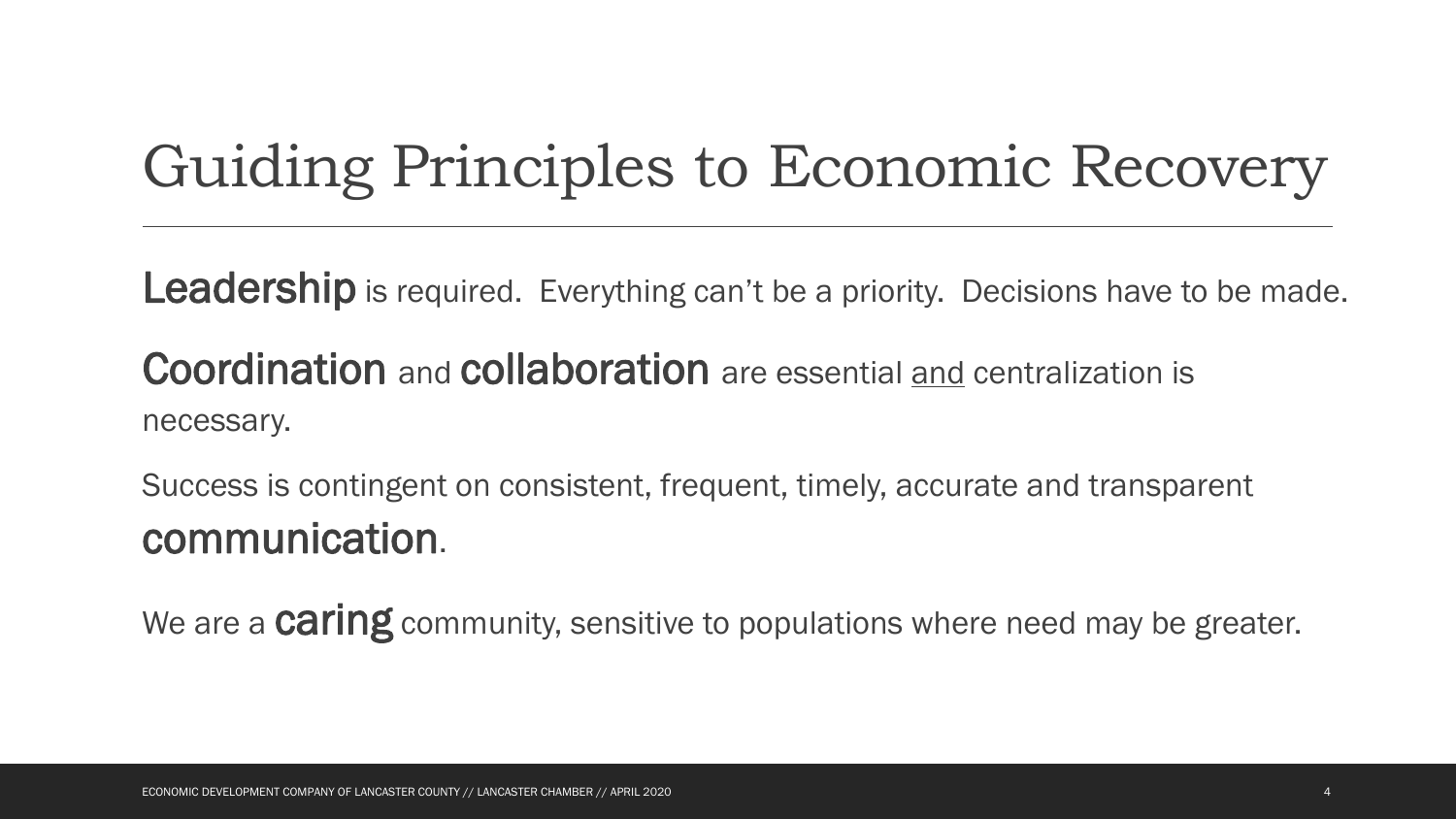## Important to Note:

- 1. Until marked as final, this draft is intended to spark debate, discussion and improvement. It is considered a starting point and requires perspective and feedback from key community leaders and individuals/organizations with niche expertise.
- 2. This plan is not inclusive of the anticipated tremendous need for social/human services, including it does not address the public health crisis (other than as it relates to getting business operational), food insecurity, housing insecurity or K-12 educational needs.
- 3. Today's priority remains following current public health guidance.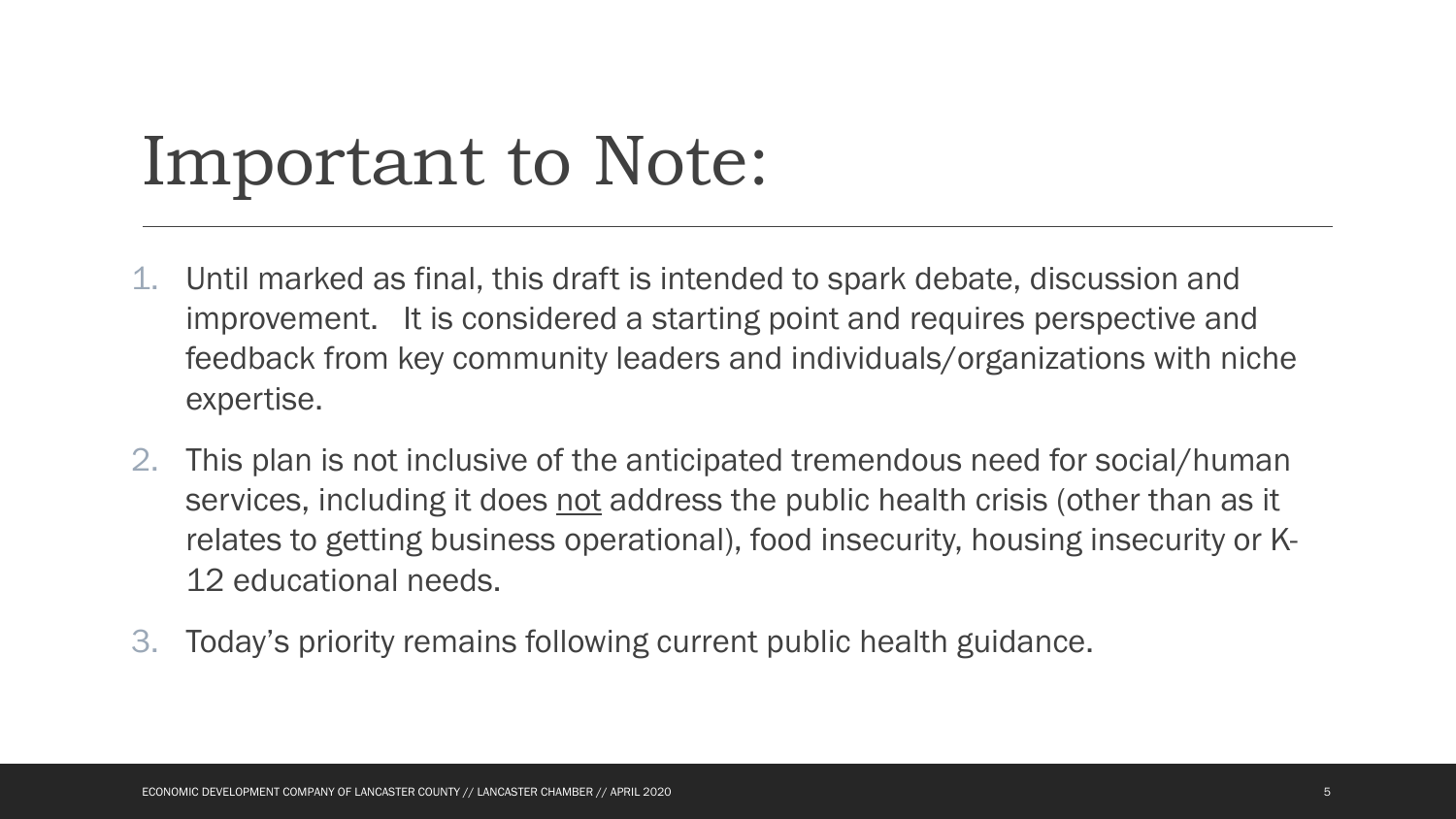## Getting Ready to Get Back

As a community, we need to be prepared to:

- 1. Operationalize businesses as quickly and safely as possible
- 2. Accelerate the safe re-entry into the workforce for displaced workers
- 3. Ensure Lancaster County maximizes federal and state resources
- 4. Lay the groundwork for the exploration of new markets for existing businesses and new business development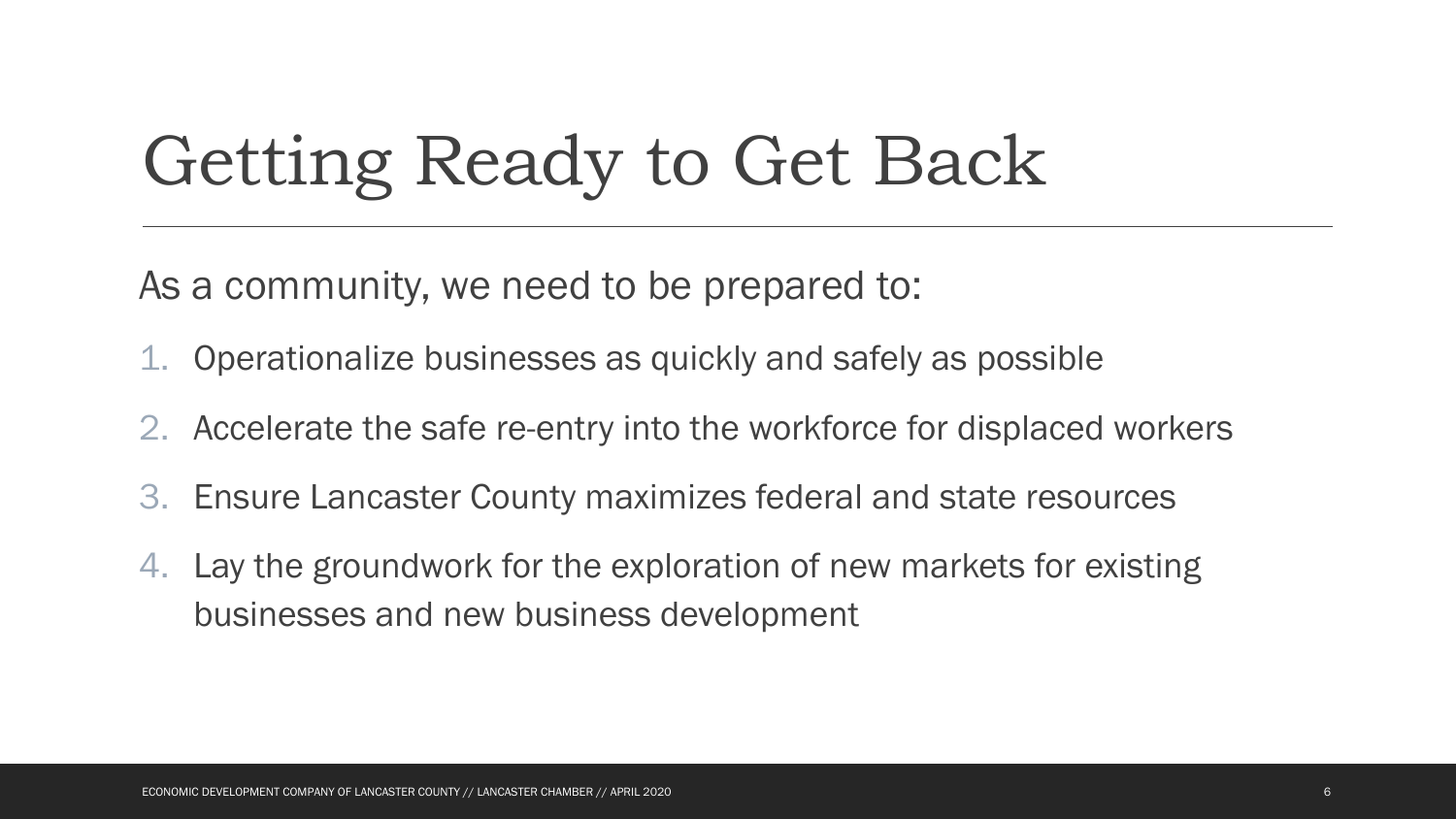## Lancaster's Economy 1Q2020

- 1. \$26.4 billion GDP
- 2. 540,000 residents in 200,000 households
- 3.  $10,000$  businesses,  $3.6\%$  unemployment<sup>1</sup> ( $2/20$ ),  $276,800$  employed
- 4.  $5,108$  farms totaling 393,949 acres<sup>2</sup>
- 5. 95% Class A office and industrial occupancy rates<sup>3</sup>
- 6. 300K+ s.f. office proposed; 1.3MM s.f. industrial proposed<sup>3</sup>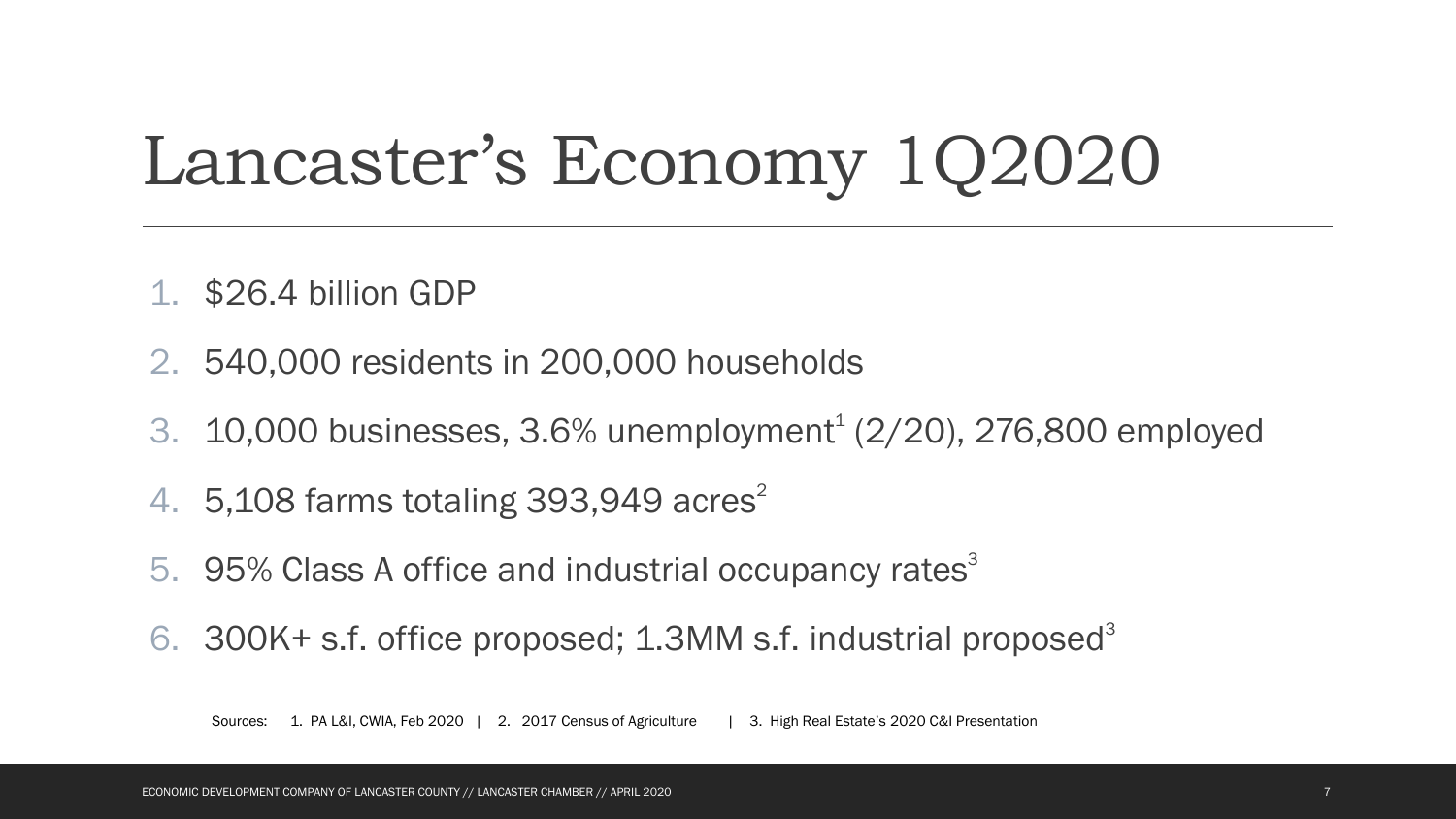### Lancaster Economic Sectors



#### Sector Significance: GDP, Establishments & Jobs

**No single sector dominates Lancaster's economy. This diversification means disruptive shocks to the economy,** *and the needed stimulus to jumpstart it***, must be widespread and multi-sector.** 

18 super sectors make up the economy (excluding public administration). The 12 on the graph represent at least 90% of the economy.

Based on three headline metrics – GDP, number of establishments & jobs – the most any one sector contributes is 15%; the exception is manufacturing.

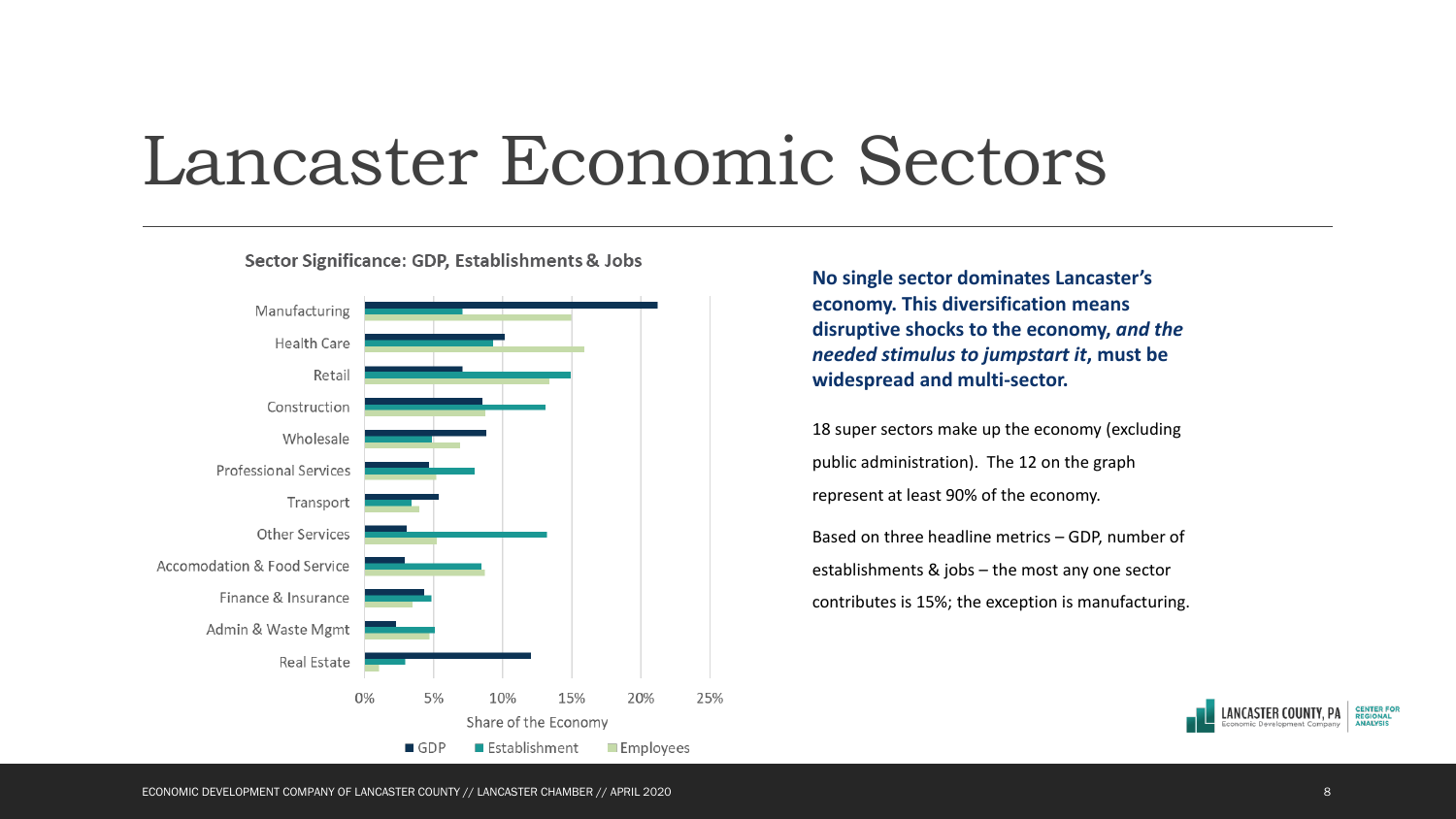### Lancaster's Small Business Impact



#### **Lancaster County's economy is made up of small businesses.**

Out of over 13,000 businesses in the County, almost half have less than 5 employees. These very small firms makes up less than 5% of the County's jobs.

Nearly 40% of Lancaster's jobs are with small businesses that have 20 to 499 employees. This segment makes up just 15% of businesses in Lancaster County and is a significant source of jobs in nearly every sector.

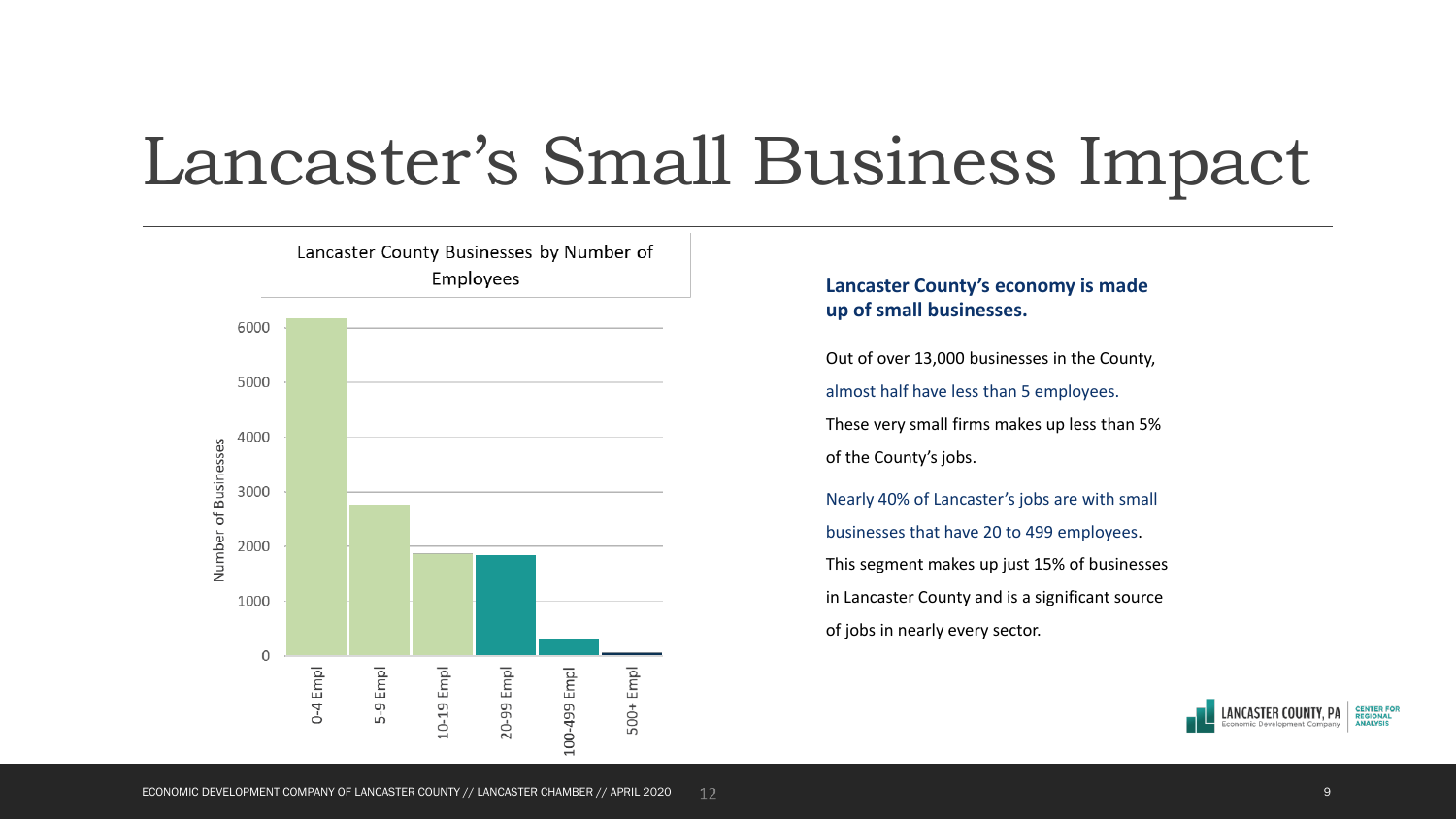### Lancaster's Small Business Impact



Small businesses are often the hardest hit in economic downturns. A business assessment conducted by EDC and the Lancaster Chamber in late March signaled this to be emerging for Lancaster County.

Among the businesses that participated in the assessment and reported partial or full closures:

- **80% of the closures were with companies that have fewer than 100 employees; and**
- **Of these, and no participating company with more than 250 employees reported fully closing.**



Share of Lancaster County's Jobs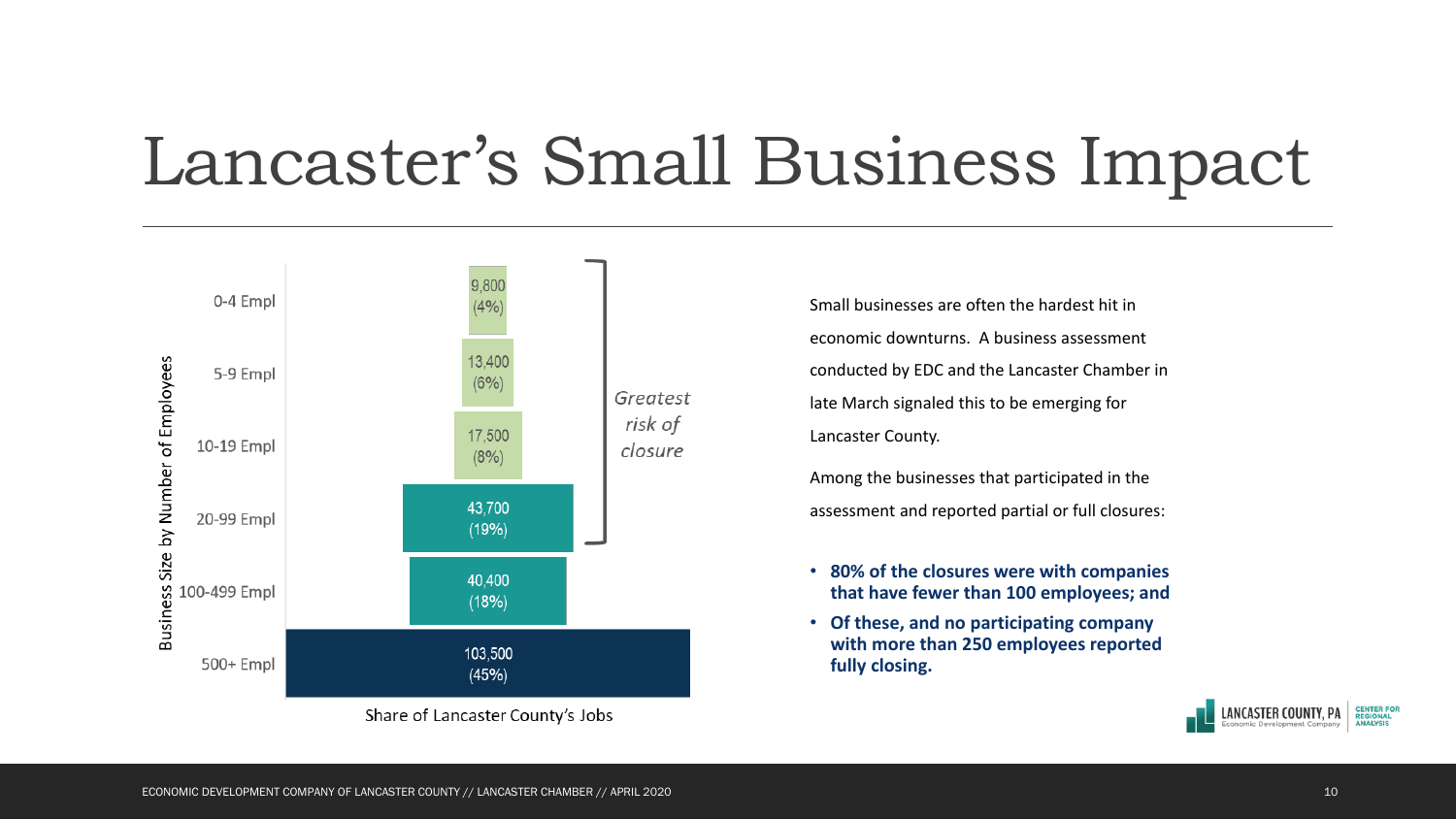### Lancaster's At-Risk Jobs

#### **LOWER RISK** 145,300 Jobs (54%)

These are jobs and sectors:

- deemed essential/life-sustaining services hospital stores, grocery stores, food manufacturing & distribution
- able to transition to working remote and service delivery "virtually"
- characterized by strong forwards sales and contracts providing certainty in the near terms on revenue

These are jobs and sectors:

**HIGHER** 

**RISK** 

74,500

 $(28%)$ 

**MEDIUM** 

**RISK** 

50,800

 $(19%)$ 

- most directly and immediately impacted by the Governor's order
- dependent on gathering of crowds and people or being in the field or onsite
- do not have a "virtual" platform for service delivery

These are jobs and sectors that:

- rely on demand from (sales to) sector closed by the Governor's order
- not characterized by "pipeline" for revenue projection

An at-risk job depends on the extent to which businesses can maintain operations or manage the loss of revenue during the pandemic. Below describes characteristics that define the loss risk for jobs and sectors.

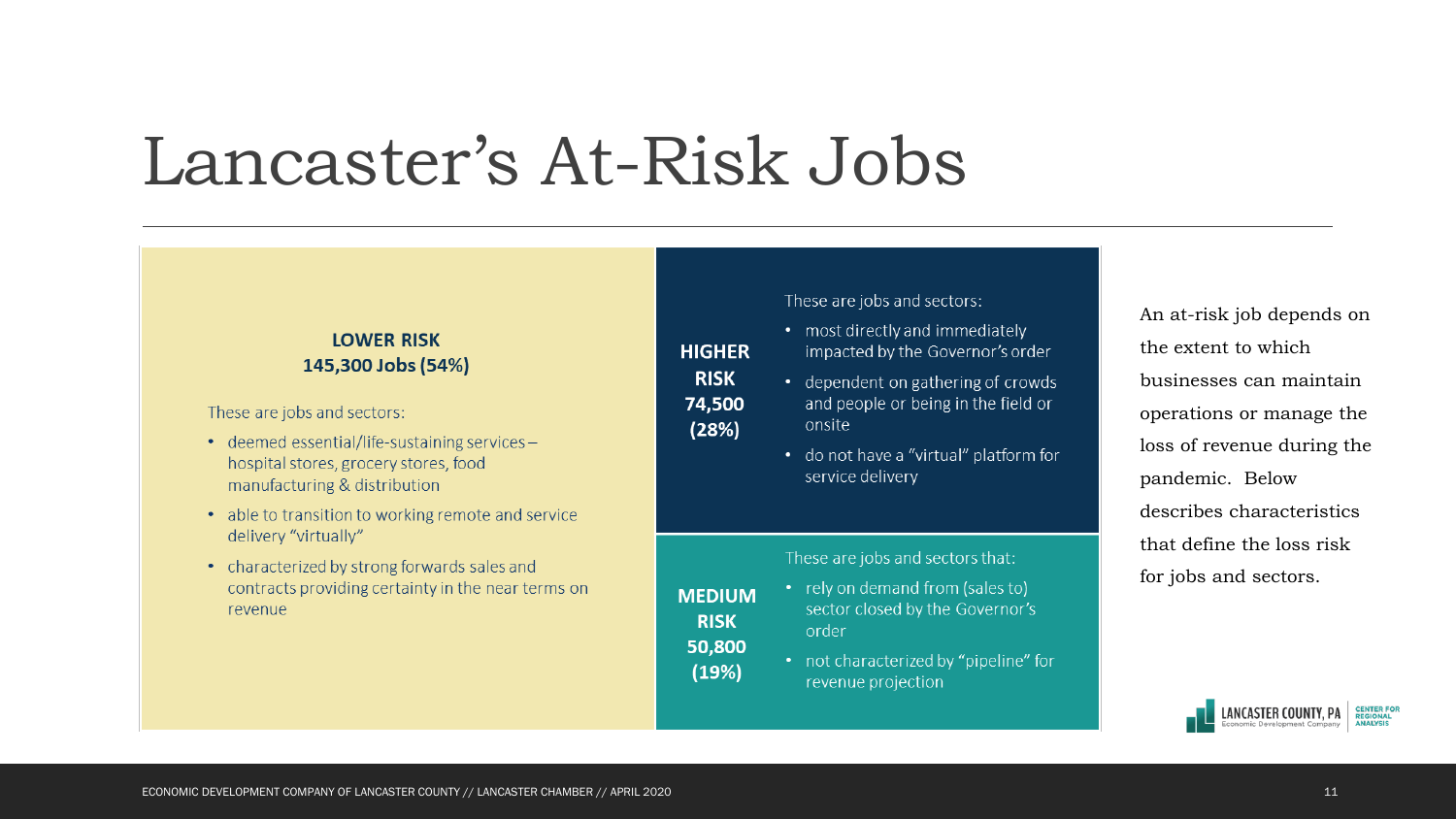### Lancaster's At-Risk Jobs

#### **LOWER RISK** 145,300 Jobs (54%)

AGRICULTURE | Agricultural Support Services

EDUCATION | Primary & Secondary Schools, Higher Education, Trade & Training Schools

CONSTRUCTION | Heavy & Civil Engineering

HEALTH CARE | Hospitals, Home Health Care Services, Medical & Diagnostic Services, Nursing & Residential Care

INFORMATION | Publishing, Broadcasting, Data Hosting Telecommunication

LEASING & RENTALS | Commercial & Residential

MANUFACTURING | Machinery & Equipment, Minerals & Metals, Petro & Chemical

RETAIL | Groceries and Gas

TRANSPORTATION | Goods & Products

FINANCE & INSURANCE | WHOLESALE | WAREHOUSING | UTILITIES **I WASTE MGMT & REMEDIATION** 

| <b>HIGHER</b><br><b>RISK</b><br>74,500<br>(28%) | ACCOMMODATION & FOOD SERVICE<br>ARTS & ENTERTAINMENT<br>ADMIN & SUPPORT<br><b>RETAIL   Nonessentials</b><br>MFG   Nondurables, Paper & Wood<br>PERSONAL CARE & LAUNDRY<br>REPAIR & MAINTENANCE<br>TRANSPORTATION   Scenic & Passenger |
|-------------------------------------------------|---------------------------------------------------------------------------------------------------------------------------------------------------------------------------------------------------------------------------------------|
| <b>MEDIUM</b><br><b>RISK</b>                    | CONSTRUCTION   Buildings, Specialty Trac<br>PHYSICIAN & MEDICAL OFFICES<br><b>MGMT OF ENTERPRISES</b>                                                                                                                                 |

50,800 **NONPROFITS**  $(19%)$ **REAL ESTATE** 

RETAIL | Personal & Health

Lancaster County has approximately 275,000 employed persons at the start of 2020. The unemployment rate was around 3.6%, with 10,300 unemployed. Between weeks ending 3/28 and 4/11, around 20,100 initial unemployment claims were filed.

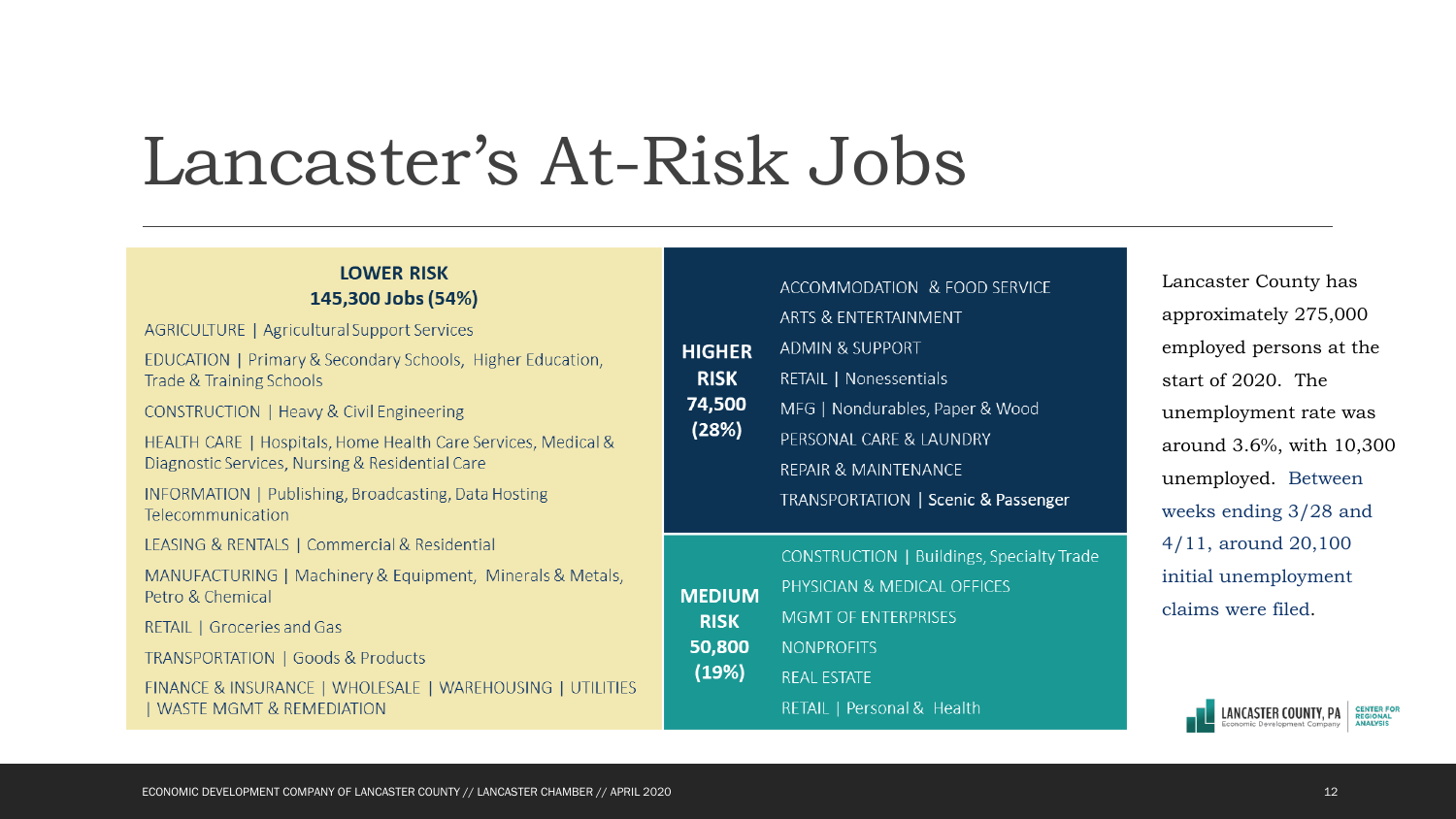# Today's Environment (mid-April)

- 1. Considerable uncertainty around public health, consumer behavior, business financing and the regulatory environment make planning/preparation challenging;
- 2. Lancaster County business supply chain and demand segments are local, regional, national and global; broad impacts to supply chains and market disruptions are unclear;
- 3. Certain business segments are recalibrating budget forecasts to reflect prolonged negative impacts (live events/hospitality), while some businesses/sub-industries (food processing) are seeing demand-driven growth. In general, businesses remain highly concerned about operational continuity;
- 4. With each passing day, there is increased urgency by business owners and employees.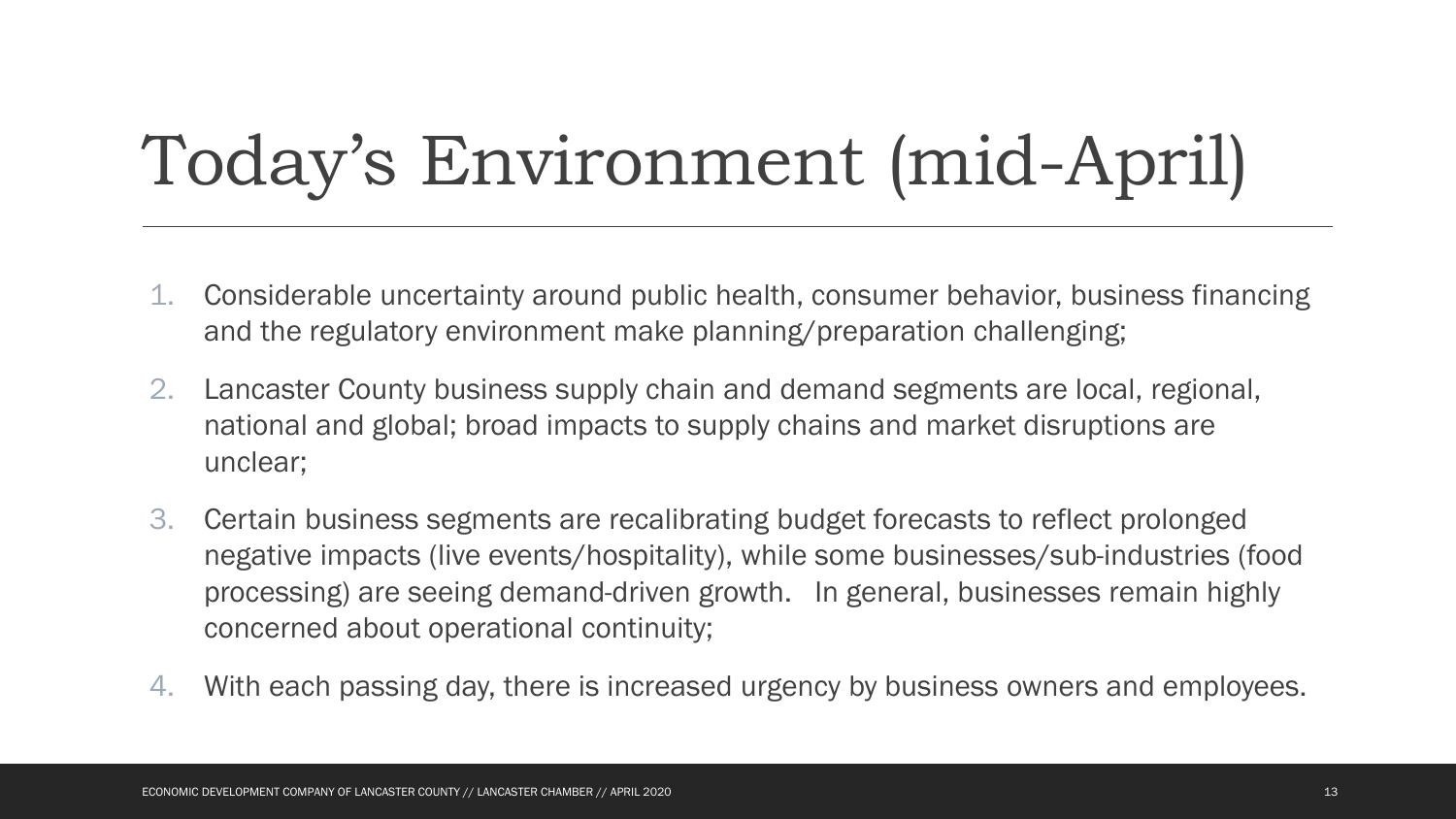# Four Core Strategies for Lancaster's Business Recovery

- 1. Get financial aid out the door to businesses as efficiently and quickly as possible
- 2. Develop a plan to get businesses to a 'new normal' safely and efficiently
- 3. Be prepared to move leading economic drivers while supporting areas of the economy that will be slower to recover
- 4. Measure progress to build confidence and if needed, to course correct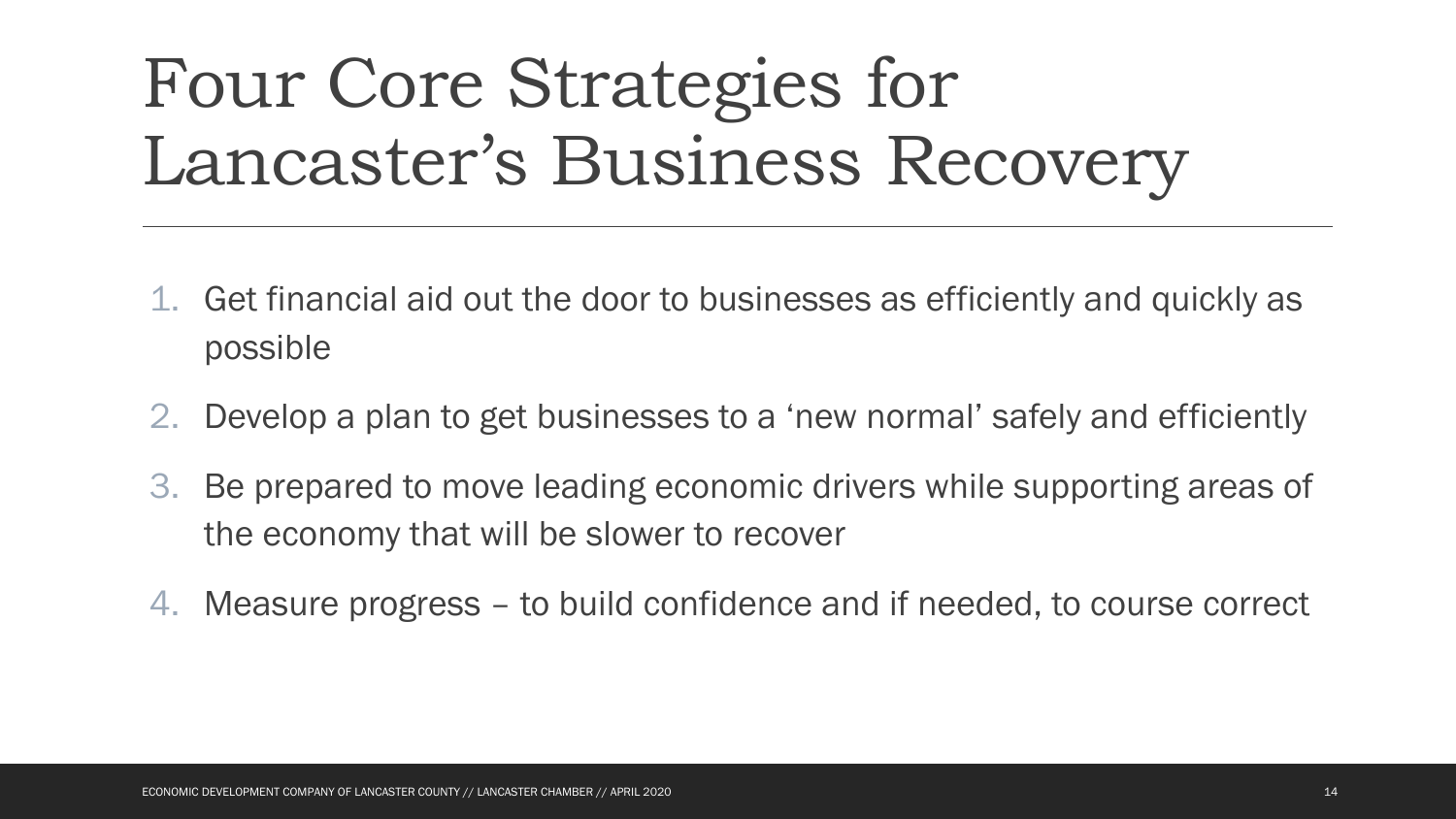## #1: Get Financial Aid to Businesses

- 1. Deploy federal relief funding (CARES Act, Families First Act and Treasury Department tools)
- 2. Track additional federal stimulus legislation
- 3. Maximize non-lending federal aid, as applicable, to business
- 4. Advocate on behalf of business at the local, state and federal levels to fill potential funding gaps, monitor the changing regulatory environment and design programs to enhance business recovery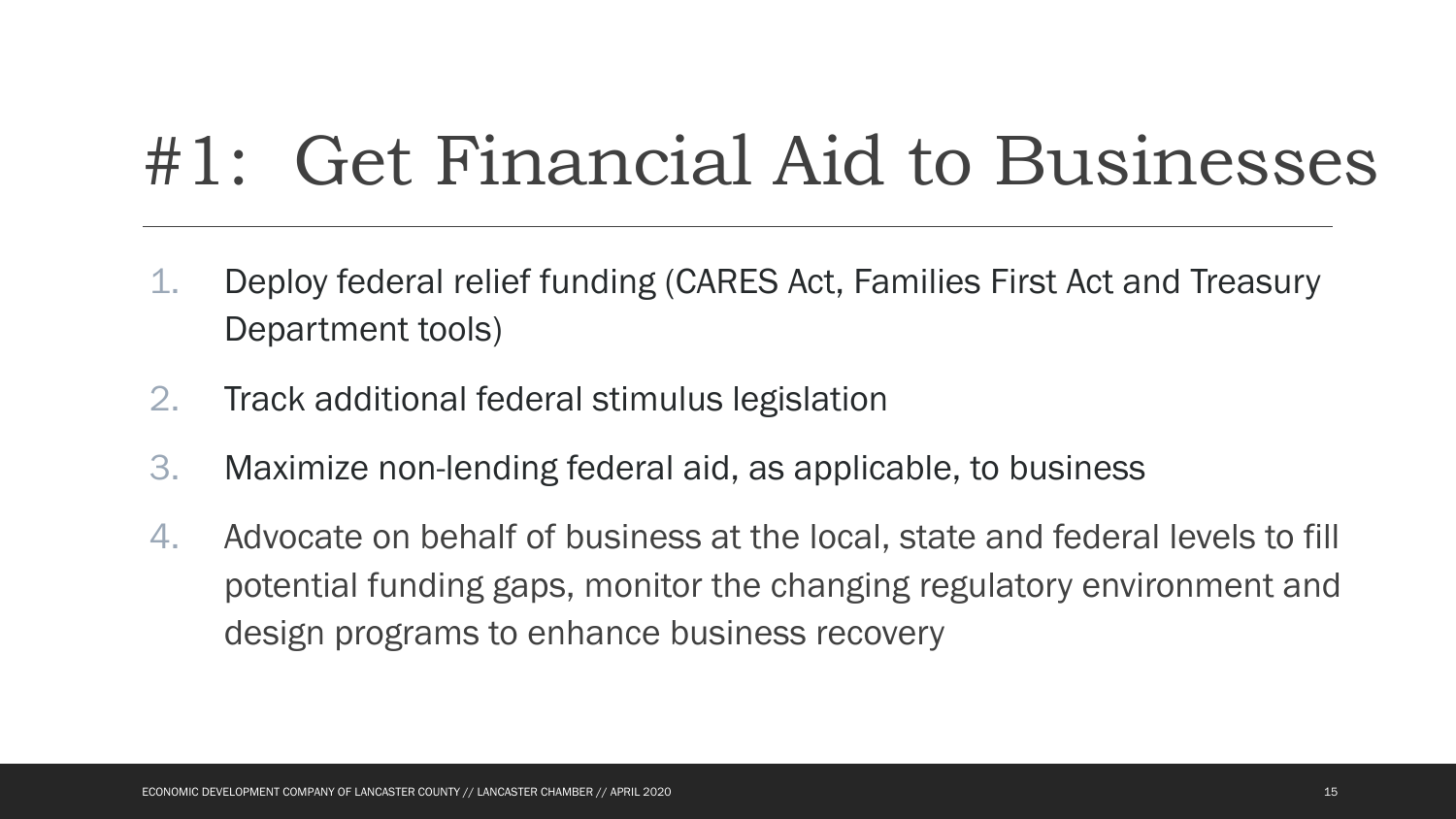## #2: Get to a "New Normal"

- 1. Follow national and state guidance related to the need for social mitigation, testing, and contact tracing to minimize new spread/reoccurrence
- 2. Develop and disseminate 're-entry' protocol/guide/check list for businesses across industry sectors and establishment size
- 3. Map equipment, physical improvements required for businesses to meet CDC/PA Department of Health guidelines for social mitigation
- 4. Develop plan for activities requiring government involvement/approvals (permits, inspections, funding)
- 5. Develop a dynamic plan to train and connect workers to job opportunities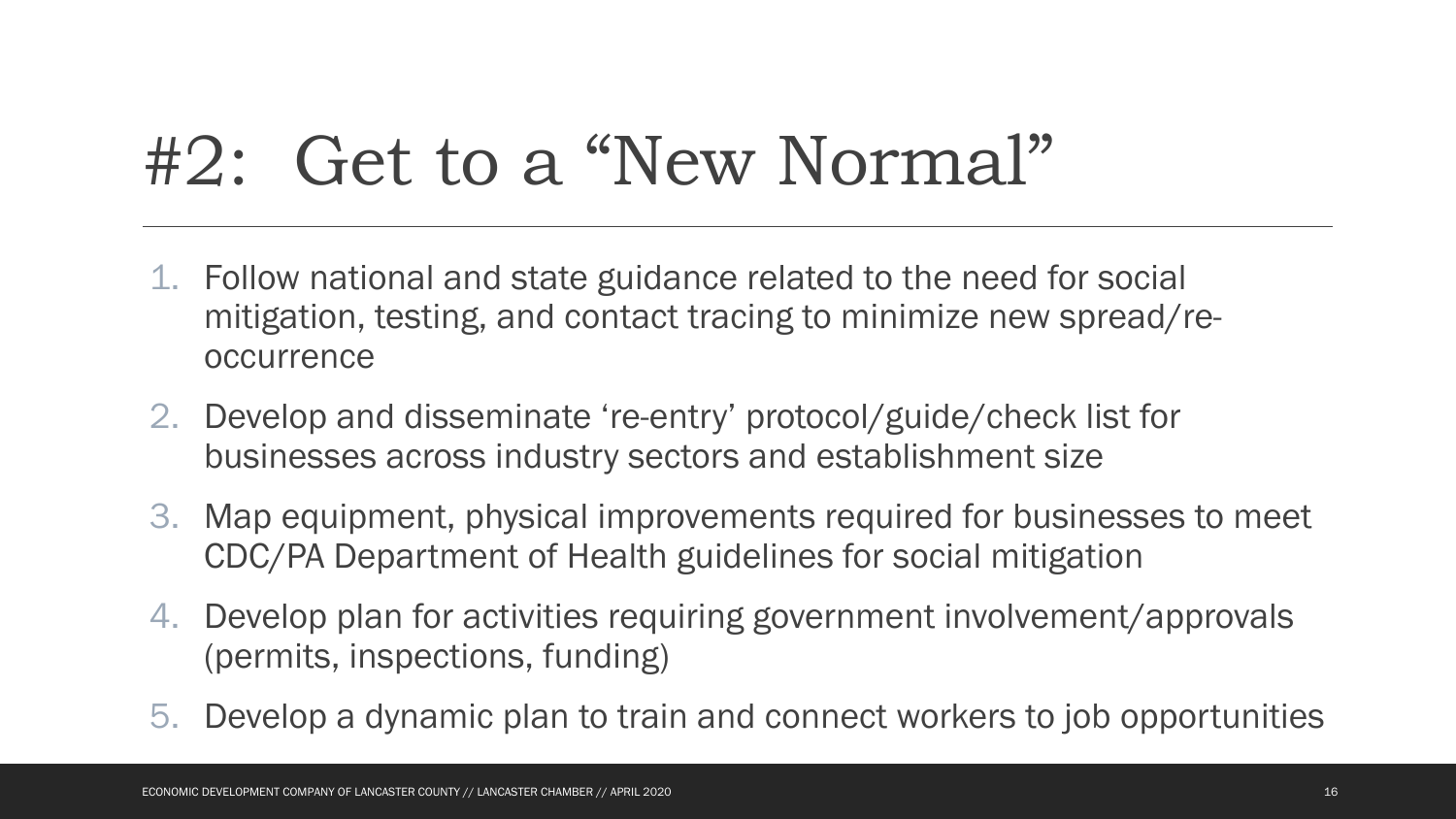# #3: Segment and Scale Efforts

- 1. Develop specific cluster/targeted strategies (e.g. Businesses <20 employees, by Industry, by Geography)
- 2. Protect less-advantaged business community(ies)
- 3. Understand anchor institutions/employers and their impacts as outsized drivers
- 4. Identify high risk assets/businesses/industries
- 5. Create a supported remote work community
- 6. Promote the "Think Local!" campaign and other initiatives aimed at encouraging the use of local resources.
- 7. Conduct robust business outreach program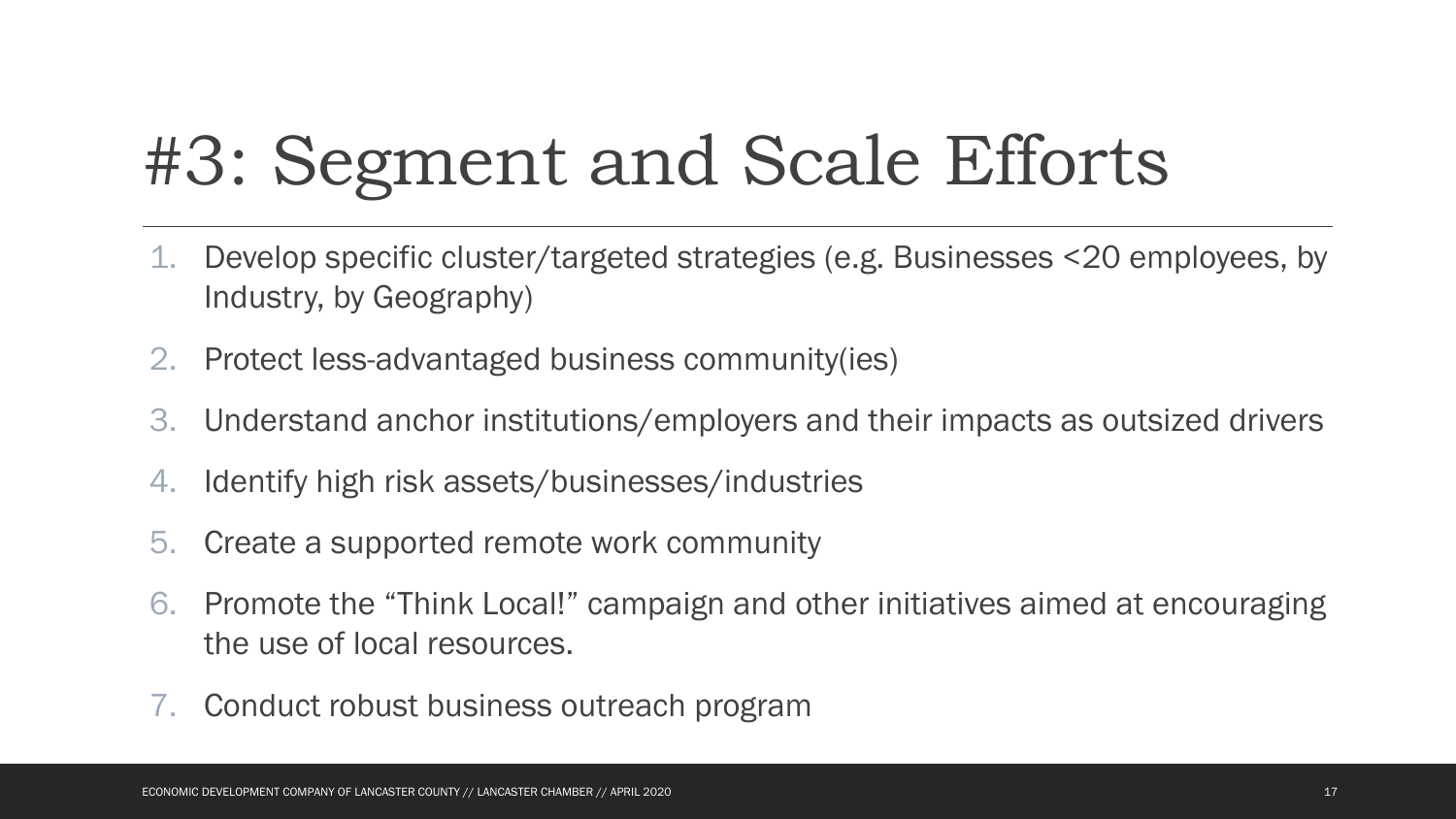## #4: Measure Progress

- 1. Leverage business and consumer assessment tools to get 'real time' insights
- 2. Develop and track local economic indicators
- 3. Identify new metrics that help define success, progress and/or set-backs
- 4. Continue monitoring of public health, health system capacity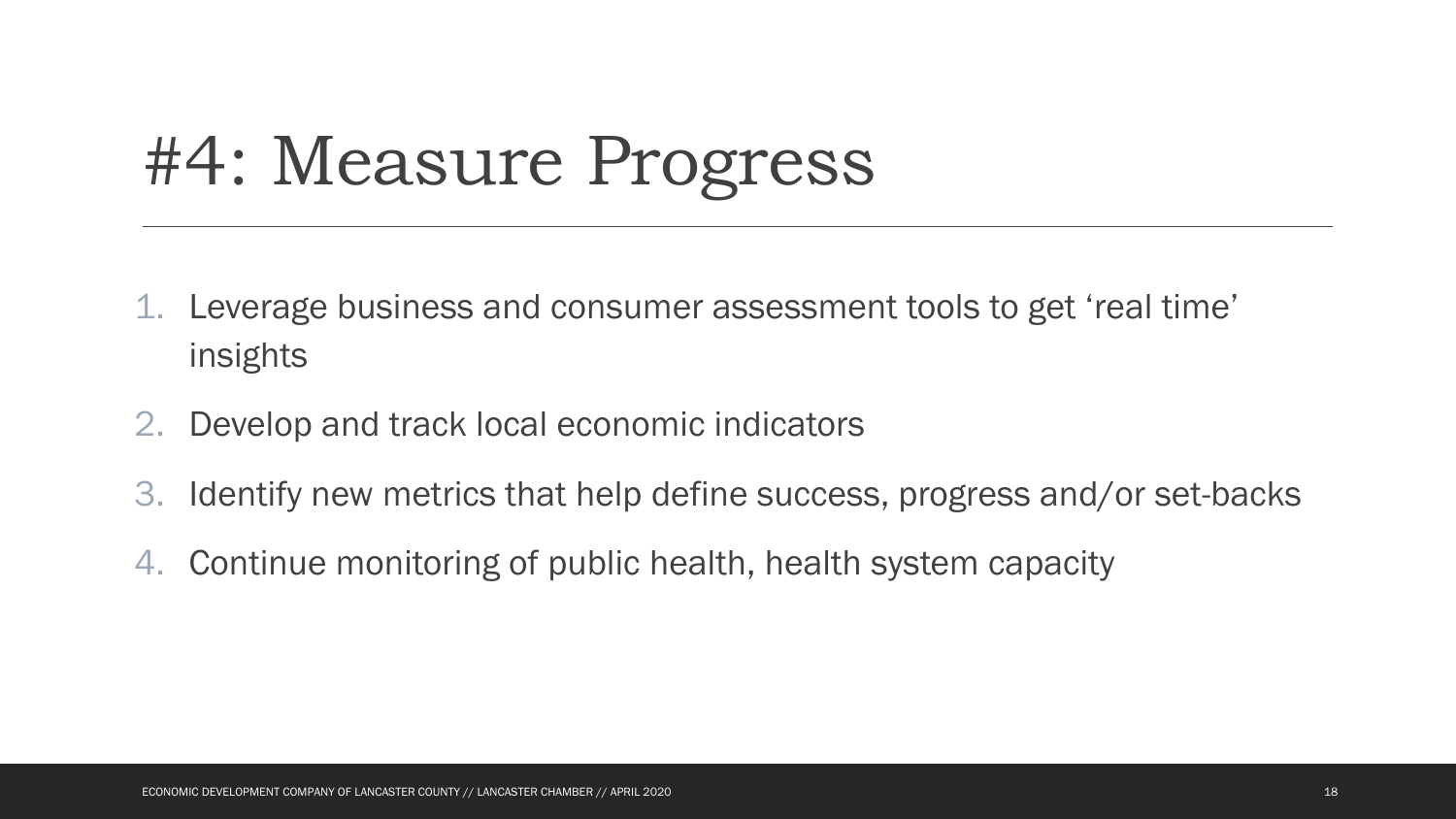# Activating the Plan

General Structure:

- Three to five-member Leadership Team: EDC President, Chamber President/CEO, County Commissioner; public health expertise; private sector operations expertise
- Five Action Teams, each with a chair and designated staff lead(s); teams a mix of private, non-profit/quasi and government reflecting key skills and expertise needed



NOTE: Implementation/execution of this plan will require financial resources. At this stage, sources of financial resources have been generally identified, such as through certain CARES Act funding options, however, federal guidance is still being developed. A critical next step is for the Leadership and Action Teams to develop cost estimates and budgets to align with different scenarios.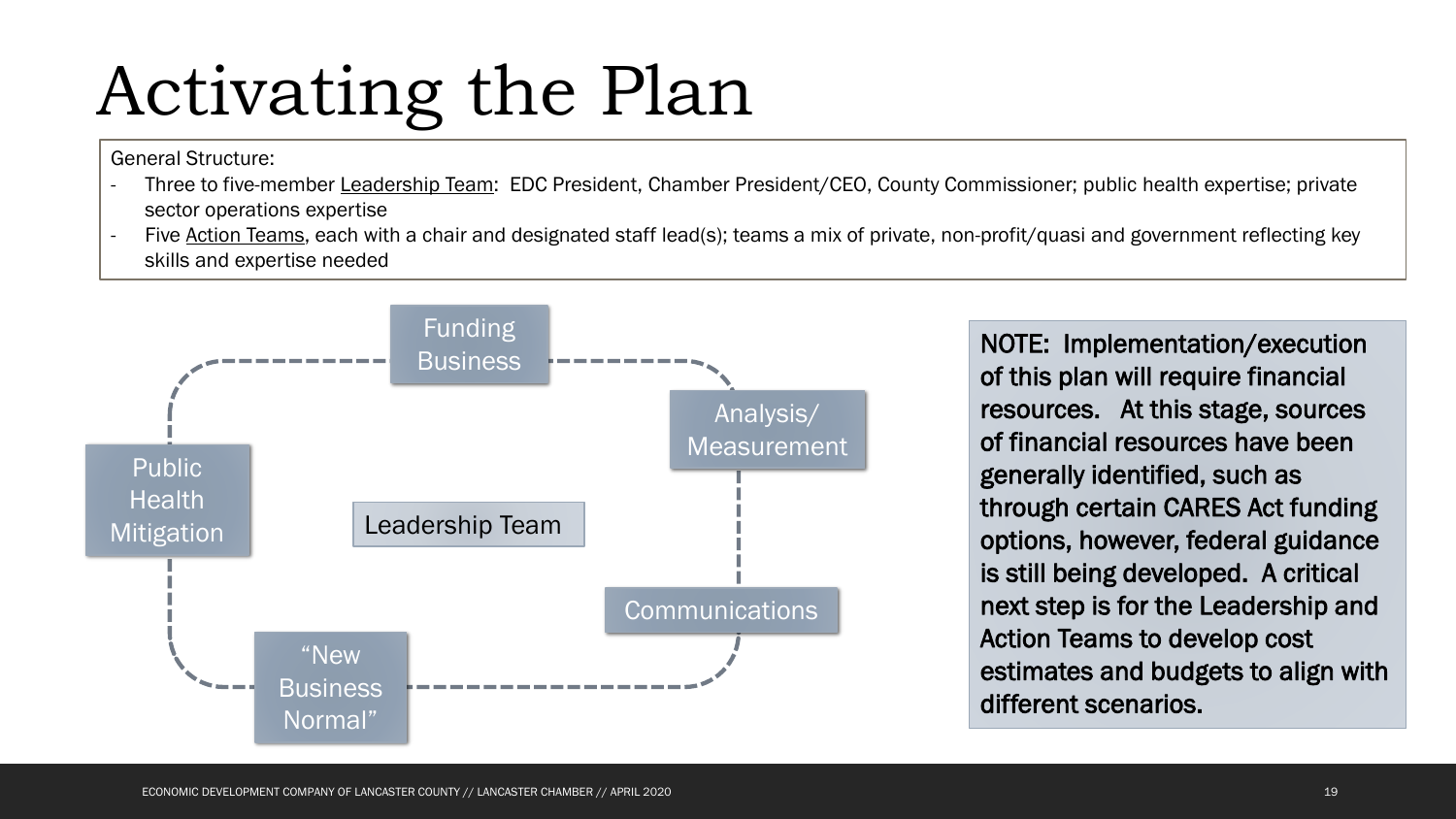| Team 1: Funding Business<br>(Strategy 1)                                                                                                                                                                                                                                                                                                                                                                                                                                                  | Team 2: Public Health Mitigation<br>(Strategy 2)                                                                                                                                                                                                                                                                                                                                                                                                                                   | <b>Team 3: New Business Normal</b><br>(Strategies 2 & 3)                                                                                                                                                                                                                                                                                                                                                                                                                                                                                                                                            | <b>Team 4: Analysis/Measurement</b><br>(Strategy 4)                                                                                                                                                                                                                                                                                                       | <b>Team 5: Communications</b><br>(All Strategies)                                                                                                                                                                                                                                                                                                                                                                                                     |
|-------------------------------------------------------------------------------------------------------------------------------------------------------------------------------------------------------------------------------------------------------------------------------------------------------------------------------------------------------------------------------------------------------------------------------------------------------------------------------------------|------------------------------------------------------------------------------------------------------------------------------------------------------------------------------------------------------------------------------------------------------------------------------------------------------------------------------------------------------------------------------------------------------------------------------------------------------------------------------------|-----------------------------------------------------------------------------------------------------------------------------------------------------------------------------------------------------------------------------------------------------------------------------------------------------------------------------------------------------------------------------------------------------------------------------------------------------------------------------------------------------------------------------------------------------------------------------------------------------|-----------------------------------------------------------------------------------------------------------------------------------------------------------------------------------------------------------------------------------------------------------------------------------------------------------------------------------------------------------|-------------------------------------------------------------------------------------------------------------------------------------------------------------------------------------------------------------------------------------------------------------------------------------------------------------------------------------------------------------------------------------------------------------------------------------------------------|
| <b>Mission:</b> Ensure all available<br>federal, state, local and private<br>resources are deployed to<br>businesses in need.                                                                                                                                                                                                                                                                                                                                                             | Mission: Mobilize resources to<br>manage public health and safety.                                                                                                                                                                                                                                                                                                                                                                                                                 | Mission: Prepare all businesses<br>with the necessary protocols and<br>procedures for re-opening and<br>ongoing operations.                                                                                                                                                                                                                                                                                                                                                                                                                                                                         | Mission: Monitor and analyze<br>economic conditions and activities<br>to gauge progress.                                                                                                                                                                                                                                                                  | Mission: Create a comprehensive<br>communications strategy to<br>maximize understanding and<br>awareness of recovery process.                                                                                                                                                                                                                                                                                                                         |
| <b>Implementing NOW/Planning NOW</b><br>Assessing effectiveness/<br>distribution of CARES Act<br>Tracking next federal stimulus<br>projects<br>Evaluating other tools - USDA,<br>CDBG, Main Street funding,<br>Other direct assistance, City<br><b>Emergency Relief Fund</b><br>Assessing other traditional<br>banking tools and/or<br>deferments/workouts<br>Developing clear information<br>businesses can understand<br>What is the impact of $$$ for<br>employees (u/c and PPP) have? | Implementing NOW/Planning NOW<br>Scenario plans on timing and<br>on availability of testing (30, 60<br>or 90 day hit go; testing at<br>current levels/for all first<br>responders; 50% of workforce;<br>100% of residents)<br>Scaled testing operational plan<br>to include sites/facilities;<br>staffing levels; equipment<br>needed; customer service;<br>communications; training;<br>costs, etc.<br>Tracing operations plan<br>Connections to/between<br>human services needed | <b>Implementing NOW/Planning NOW</b><br>Phasing/staging of re-entry by<br>sector/Governor's order<br>Assess realities of business<br>closures:<br>Strategy specific for small business<br>sub-group <20 empl<br>Assess critical path activities (day-<br>care/child care)<br>Distrib plan for social mitigation<br>requirements to meet PA Dept. of<br>Health guidelines $\rightarrow$ utilize local<br>best practices; template HR<br>policies; legal/insurance<br>implications information<br>Dynamic/aggressive employment<br>re-hiring/match making plan<br>(testing protocols; training needs) | <b>Implementing NOW/Planning NOW</b><br>Development of plan to track<br>economic recovery; model<br>scenarios; provide guidance to<br>other teams for basic<br>information and more complex<br>analysis<br>Pre/post-COVID-19 workbooks<br>Public health tracking<br>component<br>Cross-team sharing of<br>data/information to guide other<br>team efforts | <b>Implementing NOW/Planning NOW</b><br>Development of coordinated,<br>consistent, easily accessible<br>plan to communicate info from<br>Teams $1 - 4$<br>Requirement of accessibility to<br>all (Spanish translation, non-<br>internet based)<br>Package of trainings and<br>training materials<br>Filtering of noise to ensure<br>accuracy and current info in<br>fluid market<br>Acknowledge differences for<br>businesses/employees/consu<br>mers |
| <b>Key Targets:</b><br>30- days - Deploy toolkit for<br>businesses to easily understand<br>options; Gaps analysis in business<br>funding support $\rightarrow$ what's needed<br>and how to fill gap?; criteria for<br>prioritization of funding - how to<br>assess which businesses may not<br>survive?                                                                                                                                                                                   | <b>Key Targets:</b><br>30- days - Two ops plans<br>completed; potential to begin<br>hiring within that window or be<br>prepared to hire; prepared to run<br>simulations if/when safe to do so                                                                                                                                                                                                                                                                                      | <b>Key Targets:</b><br>30- days - Clear plan for rolling<br>re-opening of business to align<br>with testing capabilities and to<br>meet public health/safety needs                                                                                                                                                                                                                                                                                                                                                                                                                                  | <b>Key Targets:</b><br>30- days - Data/analysis regular<br>updates for business<br>community/community leadership;<br>policy makers; general public;<br>'signals' to inform teams of<br>challenges/opportunities and/or<br>need to course correct                                                                                                         | <b>Key Targets:</b><br>30- days - Communications plan;<br>ready to go systems/platforms<br>with target audiences                                                                                                                                                                                                                                                                                                                                      |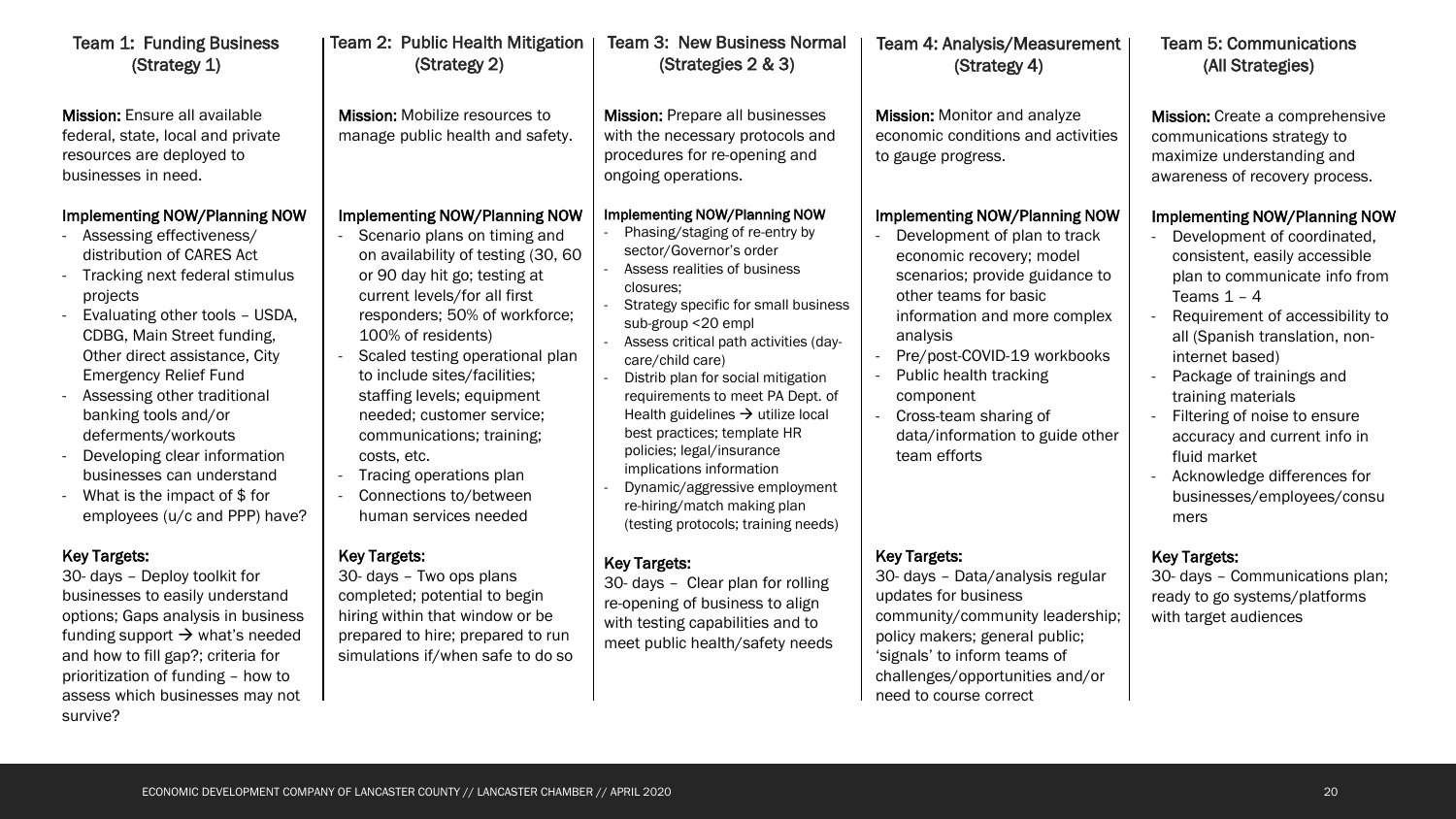# Illustration Time Line – Urgency Needed

Actions included below reflect **potential** activities needed to be planned and implemented

| 0 days                                                                                                                                                                                                                       | 30 days                                                                                                                                                                                                                                                                                                                                      | 60 days | 90 days                                                                                                                                                                                                      | 120 days                                                                                                                                                    |
|------------------------------------------------------------------------------------------------------------------------------------------------------------------------------------------------------------------------------|----------------------------------------------------------------------------------------------------------------------------------------------------------------------------------------------------------------------------------------------------------------------------------------------------------------------------------------------|---------|--------------------------------------------------------------------------------------------------------------------------------------------------------------------------------------------------------------|-------------------------------------------------------------------------------------------------------------------------------------------------------------|
|                                                                                                                                                                                                                              |                                                                                                                                                                                                                                                                                                                                              |         |                                                                                                                                                                                                              |                                                                                                                                                             |
| Steps to be completed - by 30<br>days - teams need to set own<br>deadlines:<br>Business funding<br>assessments<br>Operations plans for testing<br>and tracing<br>Resumption of business plan<br>for life-sustaining and non- | Steps to be completed - by 60 days:<br>Deployment of new financial tools to meet<br>gap needs and/or to deploy addl federal<br>funding<br>Non-life sustaining businesses needed are<br>positioned to open (i.e. childcare?)<br>Live drill for testing plus possible<br>implementation<br>Full compliment of trained contact tracers          |         | Steps to be completed - 90 days:<br>80% of businesses operational<br>70% of remote businesses<br>return to office work<br>Retail/restaurants opening with<br>volumes at levels that translate<br>to survival | Steps to be completed - 120 days -<br>if possible by public health<br>guidelines:<br>K-12 schools ready to go<br>Plan for larger group<br>events/activities |
| life-sustaining<br>Coordinated, broad<br>communications and<br>training plan; strong<br>messaging initiated/<br>advancing<br>Framework for local<br>measurements and<br>assessments                                          | in place<br>Group purchasing for business PPE and<br>other physical and/or personnel related<br>needs (by industry)<br>Deployment of county-wide<br>communications plan for businesses (and<br>possibly consumers)<br>"Courses" to train businesses on CDC/PA<br>$\sim$<br>Department of Health requirements by<br>industry based on ramp up |         | 90 - 120 day items are<br>aspirational goals and meant for<br>illustration only; these dates and<br>decisions are not yet clear                                                                              |                                                                                                                                                             |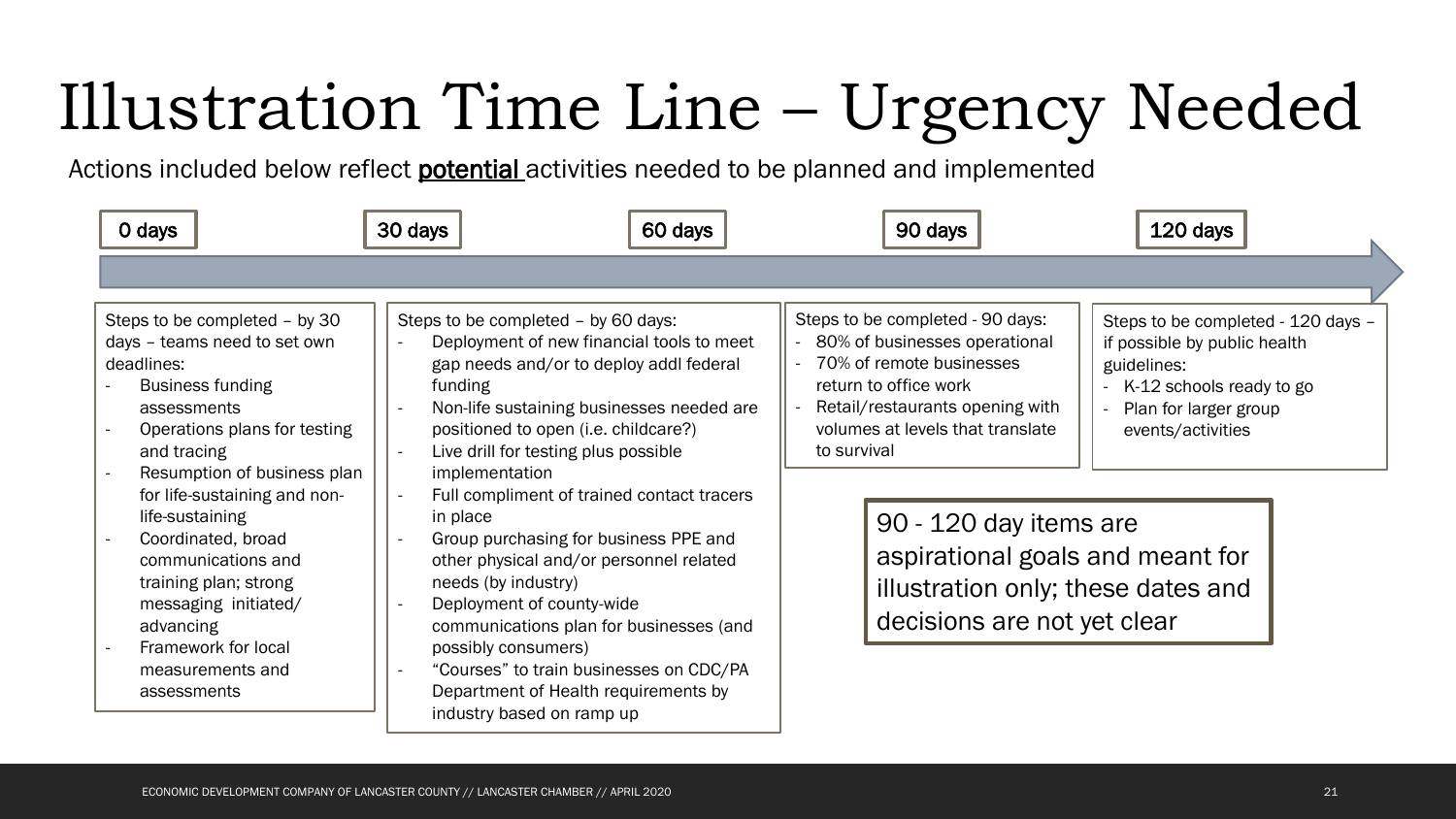# Planning with Uncertainty

Uncertainty exists on many fronts. Planning for a variety of scenarios – which are inter-related - is needed to ensure the resumption of business operations can occur as safely, smoothly and efficiently as possible.



NOTE: Scenarios are included for illustration purposes and reflect reasonable options based on the current national and state dialogue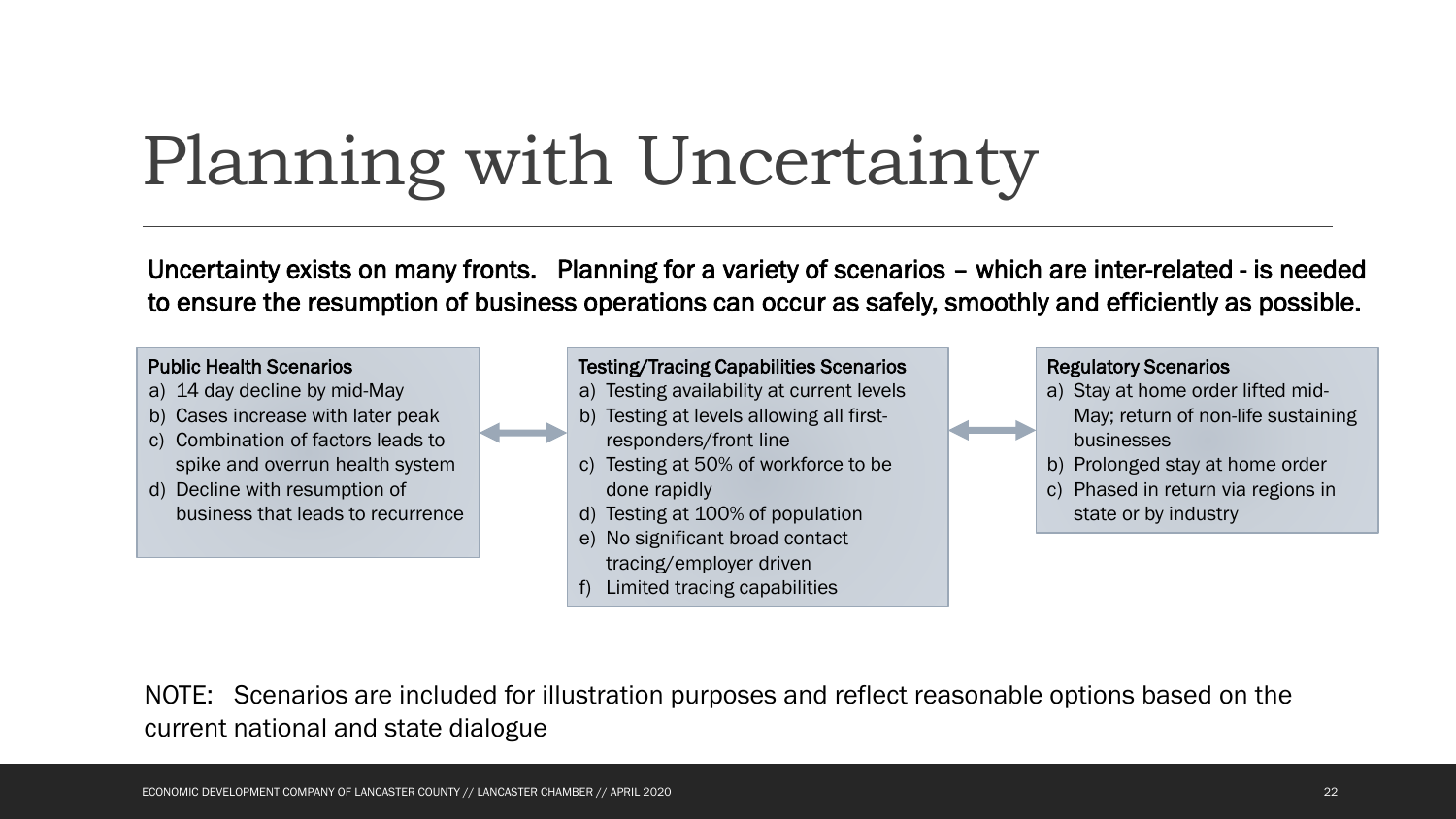# We Need Your Help

#### The Leadership Team is seeking the following specific information:

▪Vetted internal documentation for a 'best practices' inventory:

- Specifically, looking for industry-specific social distancing protocols, updates to HR manuals, public health activities like temperature taking/hand washing/sanitizing that meet CDC/PA Department of Health guidelines;
- Particular interested in hearing from construction, organizations/individuals connected to child care or youth operations, professional offices, manufacturing, and food service operations (including restaurants).

▪Translated protocols and procedures in Spanish or other languages;

■References of national or state trade associations that are providing well-crafted tools and guidance for specific industries that may be applicable to others in the community;

▪Specific types of data and data sources to help track the health of businesses or industries

*And as always, Think Local – supporting our local businesses, organizations, and people will only help expedite our economic recovery*